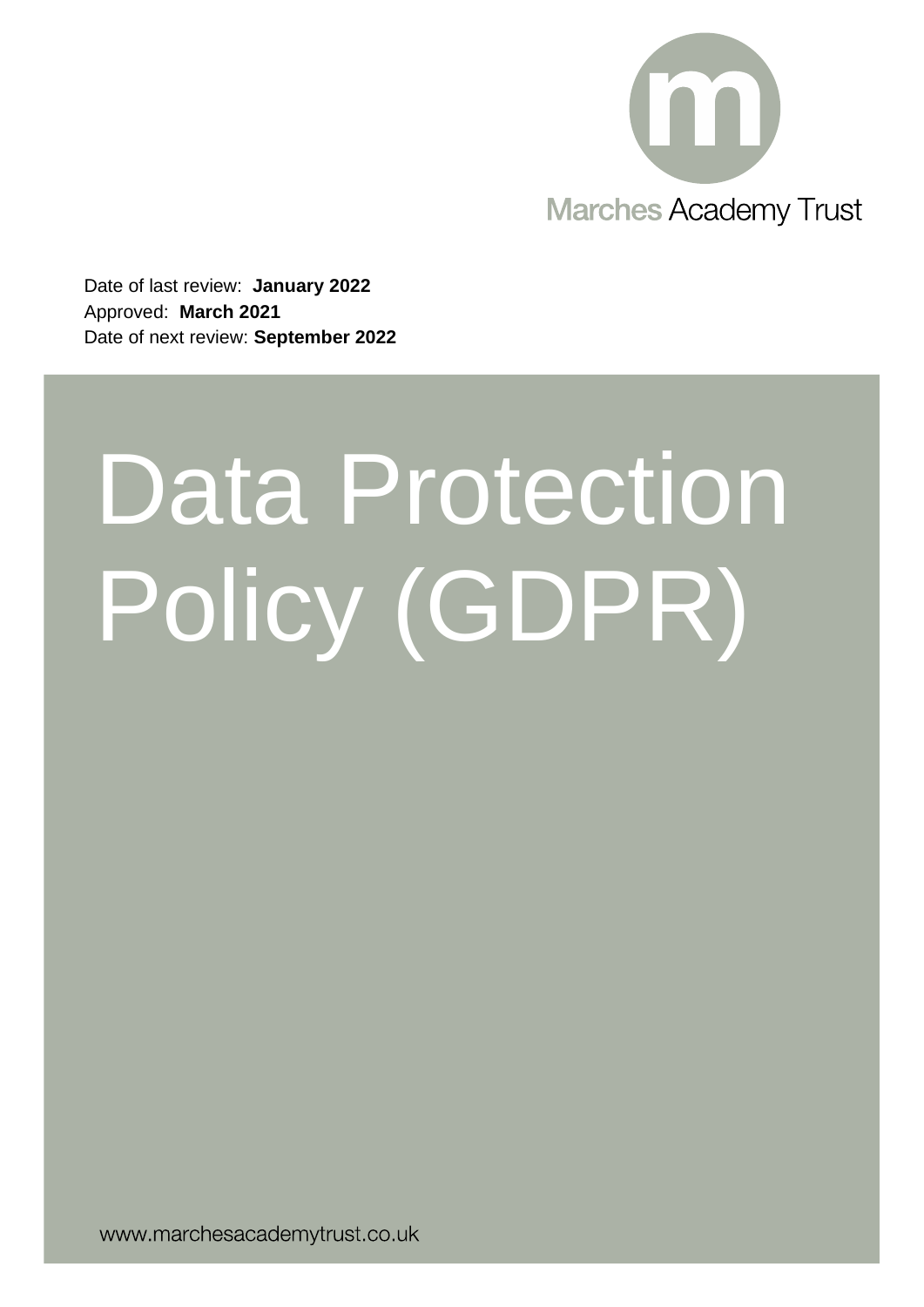# Contents

| 1 <sub>1</sub> |  |
|----------------|--|
| 2.             |  |
| 3.             |  |
| 4.             |  |
| 5.             |  |
| 6.             |  |
| 7.             |  |
| 8.             |  |
| 9.             |  |
| 10.            |  |
| 11.            |  |
| 12.            |  |
| 13.            |  |
| 14.            |  |
| 15.            |  |
| 16.            |  |
| 17.            |  |
| 18.            |  |
| 19.            |  |
| 20.            |  |
| 21.            |  |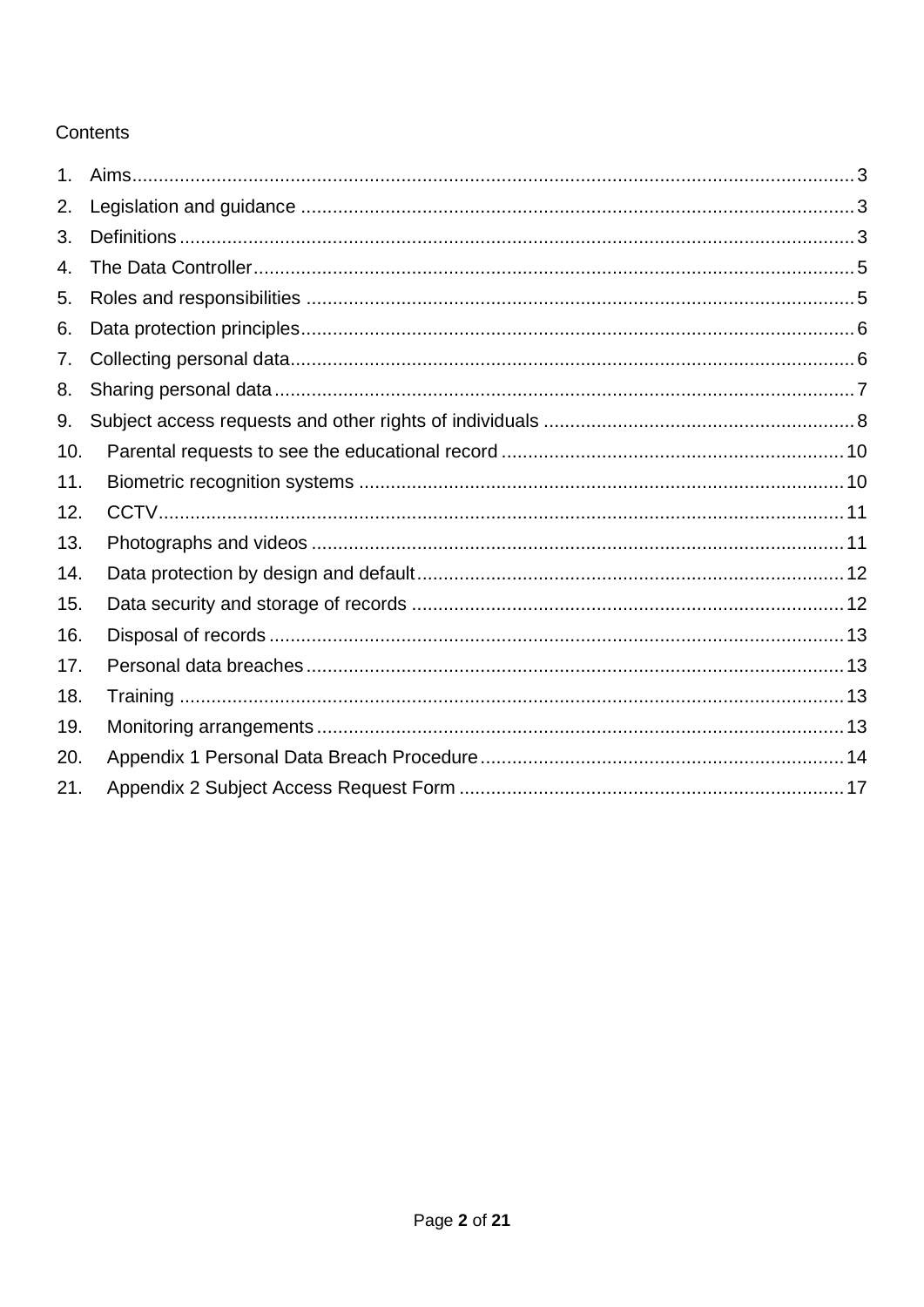# <span id="page-2-0"></span>**1. Aims**

The Marches Academy Trust (the Trust) and its Schools aim to ensure that all personal data collected about staff, children & young people (CYP), parents, governors, visitors' and other individuals is collected, stored and processed in accordance with the [General Data Protection](https://www.legislation.gov.uk/ukpga/2018/12/contents/enacted)  [Regulation \(GDPR\)](https://www.legislation.gov.uk/ukpga/2018/12/contents/enacted) and the expected provisions of the Data Protection Act 2018 (DPA 2018) as set out in the [Data Protection Bill](https://publications.parliament.uk/pa/bills/cbill/2017-2019/0190/18190.pdf) This policy applies to all personal data regardless of whether it is in paper or electronic format.

# <span id="page-2-1"></span>**2. Legislation and guidance**

This policy meets the requirements of the GDPR and the expected provisions of the DPA 2018. It is based on guidance published by the Information Commissioner's Office (ICO) on the [GDPR](https://www.legislation.gov.uk/ukpga/2018/12/contents/enacted) and the ICO's [code of practice for subject access requests](https://ico.org.uk/for-organisations/guide-to-data-protection/guide-to-the-general-data-protection-regulation-gdpr/right-of-access/) It meets the requirements of the [Protection](https://www.legislation.gov.uk/ukpga/2012/9/contents/enacted)  [of Freedoms Act 2012](https://www.legislation.gov.uk/ukpga/2012/9/contents/enacted) when referring to our use of biometric data.

It also reflects the ICO's [code of practice](https://ico.org.uk/for-organisations/guide-to-data-protection-1998/encryption/scenarios/cctv/) for the use of surveillance cameras and personal information.

In addition, this policy complies with regulation 5 of the Education (Pupil Information) (England) [\(Amendment\) Regulations 2018](https://www.legislation.gov.uk/uksi/2018/688/contents/made)

which gives parents the right of access to their child's educational record.

In addition, this policy complies with our funding agreement and [Articles of Association.](https://www.marchesacademytrust.co.uk/wp-content/uploads/sites/3/2017/12/Articles-of-Association-November-2017.pdf)

# <span id="page-2-2"></span>**3. Definitions**

| <b>Term</b>   | <b>Definition</b>                                                                                                                                                                                                                                                                                                                                                                                                                       |
|---------------|-----------------------------------------------------------------------------------------------------------------------------------------------------------------------------------------------------------------------------------------------------------------------------------------------------------------------------------------------------------------------------------------------------------------------------------------|
| Personal data | Any information relating to an identified, or<br>identifiable, individual.<br>This may include the individual's:<br>Name (including initials)<br>٠<br>Identification number<br>$\blacksquare$<br>Location data<br>$\blacksquare$<br>Online identifier, such as a<br>٠<br>username<br>It may also include factors specific to the<br>individual's physical, physiological,<br>genetic, mental, economic, cultural or<br>social identity. |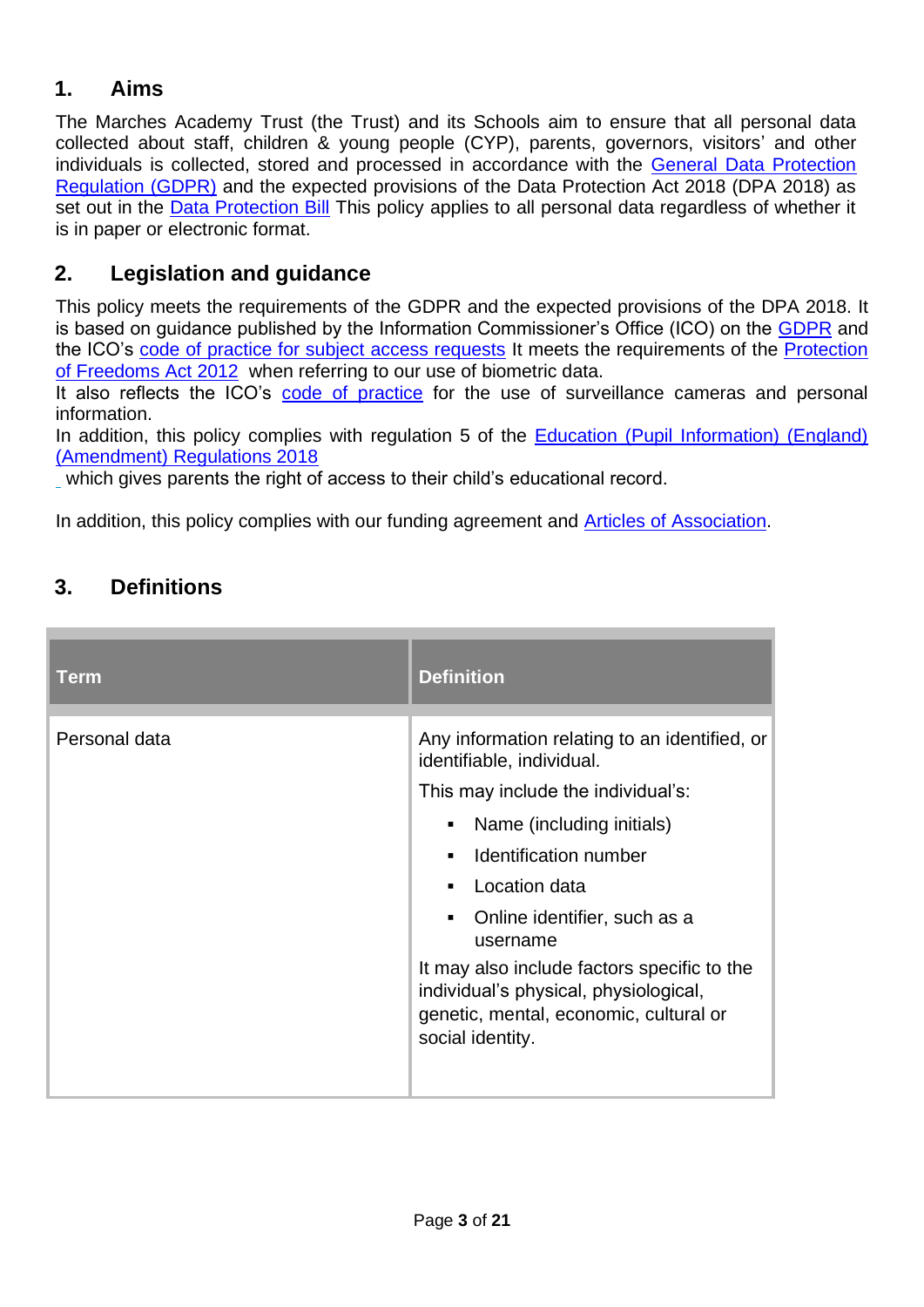| Special categories of personal data | Personal data which is more sensitive and<br>subsequently requires more protection,<br>including information about an individual's:<br>Racial or ethnic origin<br>٠<br>Political opinions<br>٠<br>Religious or philosophical beliefs<br>٠<br>Trade union membership<br>٠<br>Genetics<br>٠<br>Biometrics (such as fingerprints),<br>where used for identification<br>purposes<br>Health – physical or mental<br>$\blacksquare$<br>Sex life or sexual orientation<br>٠ |
|-------------------------------------|----------------------------------------------------------------------------------------------------------------------------------------------------------------------------------------------------------------------------------------------------------------------------------------------------------------------------------------------------------------------------------------------------------------------------------------------------------------------|
| Processing                          | Anything done to personal data, such as<br>collecting,<br>recording,<br>organising,<br>structuring,<br>storing, adapting,<br>altering,<br>retrieving, using, disseminating, erasing or<br>destroying.<br>Processing can be automated or manual.                                                                                                                                                                                                                      |
| Data subject                        | The identified or identifiable individual<br>whose personal data is held or processed.                                                                                                                                                                                                                                                                                                                                                                               |
| Data controller                     | A person or organisation that determines<br>the<br>the<br>$\circ$ f<br>purposes<br>and<br>means<br>processing of personal data.                                                                                                                                                                                                                                                                                                                                      |
| Data processor                      | A person or other body, other than an<br>employee of the data controller, who<br>processes personal data on behalf of the<br>data controller.                                                                                                                                                                                                                                                                                                                        |
| Personal data breach                | A breach of security leading to the<br>accidental or unlawful destruction, loss,<br>alteration, unauthorised disclosure of, or<br>access to personal data.                                                                                                                                                                                                                                                                                                           |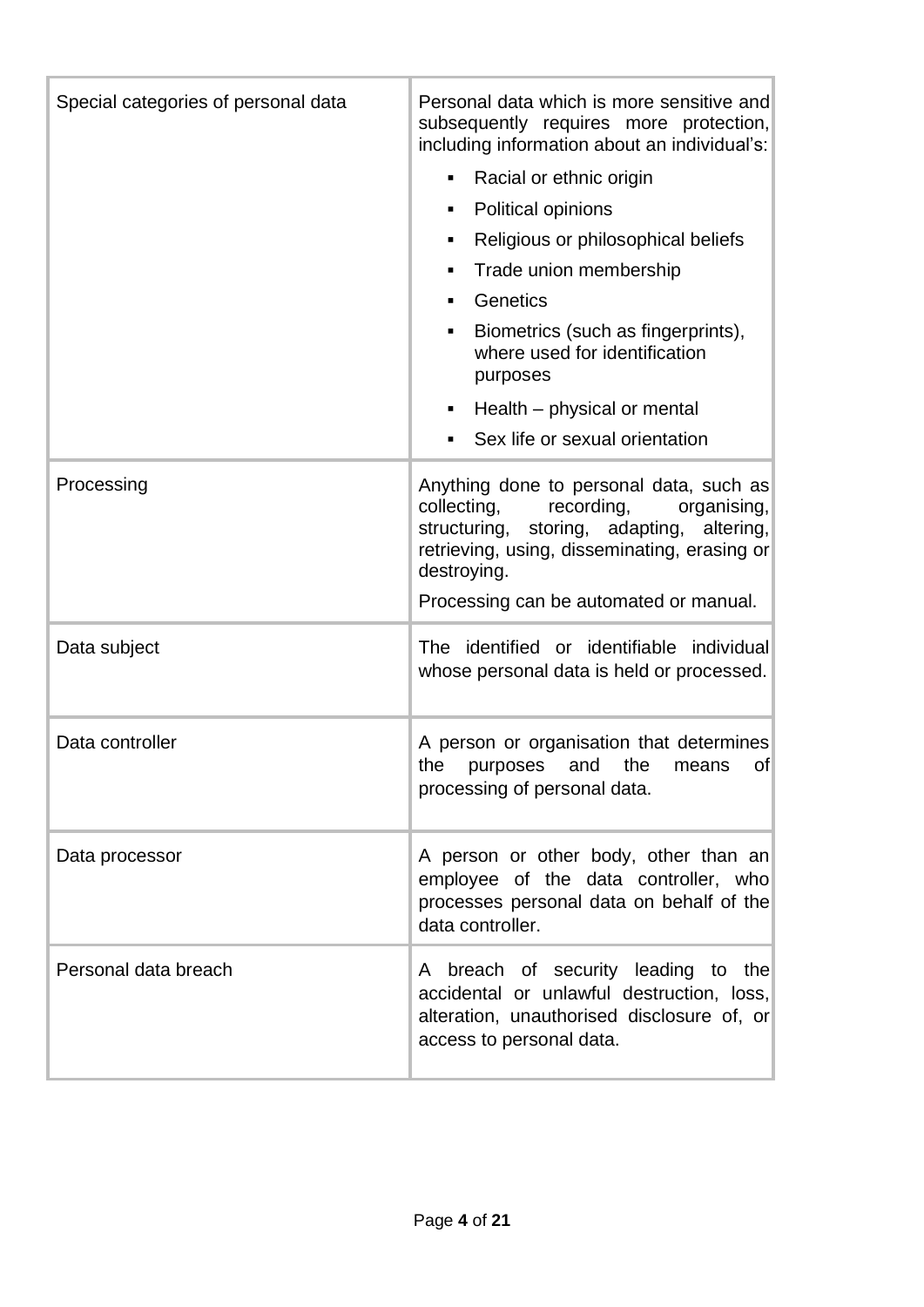# <span id="page-4-0"></span>**4. The Data Controller**

The Trust and its Schools processes personal data relating to parents, CYP, staff, governors, visitors and others, and therefore is a Data Controller.

The Trust and its Schools are registered as a Data Controller with the ICO and will renew this registration annually or as otherwise legally required.

## <span id="page-4-1"></span>**5. Roles and responsibilities**

This policy applies to all staff employed by the Trust and its Schools and to external organisations or individuals working on behalf of the Academy Trust and its Schools. Staff who do not comply with this policy may face disciplinary action.

## **5.1 Trust Board**

The Trust Board has overall responsibility for ensuring that each School complies with all relevant data protection obligations.

## **5.2 Data Protection Officer**

The Data Protection Officer (DPO) is responsible for overseeing the implementation of this policy, monitoring our compliance with data protection law and developing related policies and guidelines where applicable.

They will provide an annual report of their activities to the Trustees Audit & Risk committee and, where relevant, report to the board their advice and recommendations on school data protection issues.

The Data Protection Officer is also the first point of contact for individuals whose data the Trust and its Schools processes and for the ICO.

The DPO is responsible for informing and advising schools on GDPR compliance, coordinating the response to incidents and managing relationships with supervising bodies as and when required.

The Trust Data Protection Officer is Howard Prince howard.prince@sit.mmat.co.uk

## **5.3 Headteacher/Head of School**

The **Headteacher/Head of School** acts as the representative of the Data Controller.

- **5.4 All staff** are responsible for:
	- collecting, storing and processing any personal data in accordance with this Policy.
	- **.** informing the Trust and its Schools of any changes to their personal data, such as a change of address.
	- contacting the DPO in the following circumstances:
		- $\circ$  with any questions about the operation of this policy, data protection law, retaining personal data or keeping personal data secure.
		- $\circ$  if they have any concerns that this policy is not being followed, or if they are unsure whether they have a lawful basis to use personal data in a particular way.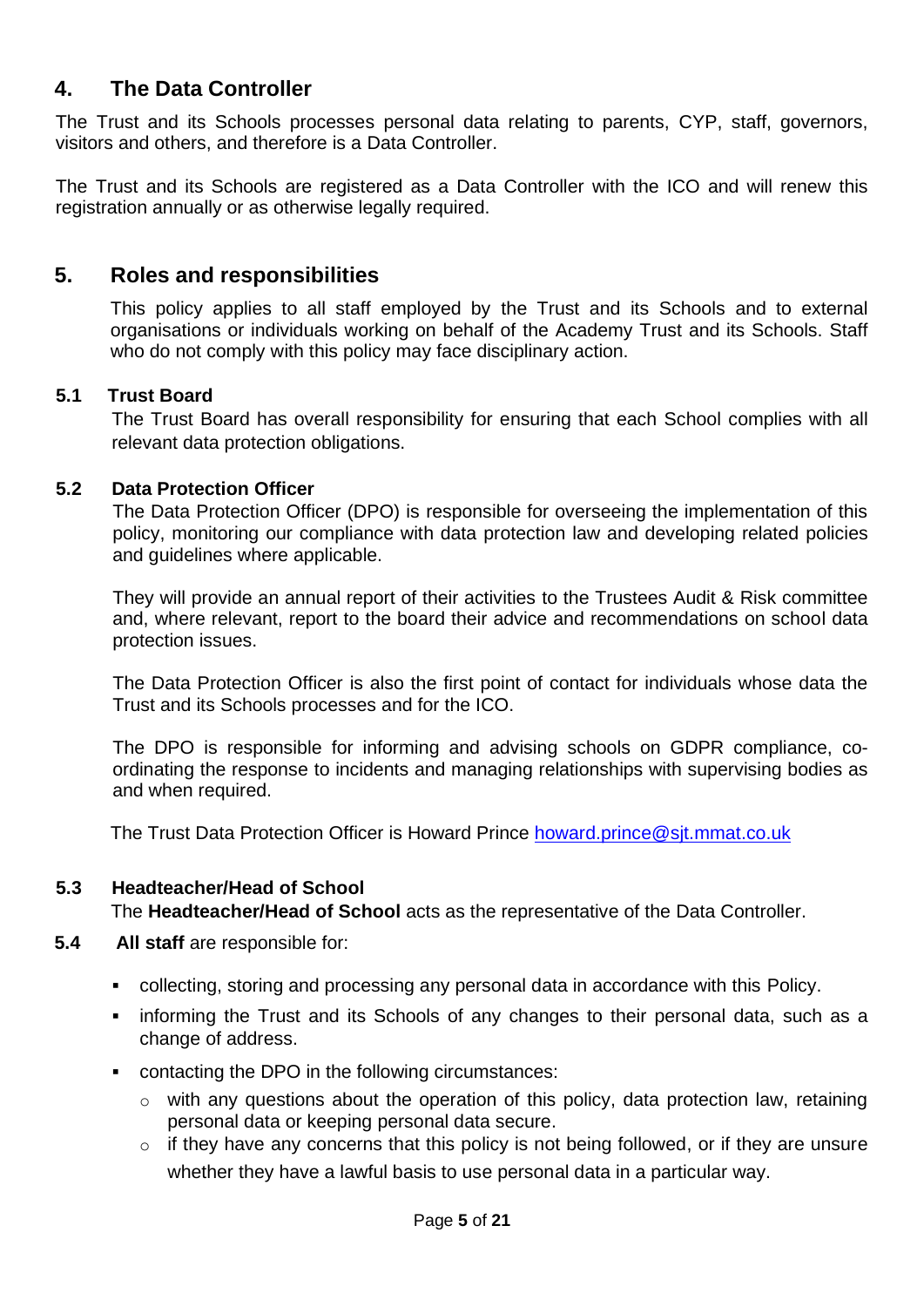- $\circ$  if they need to rely on or capture consent, draft a privacy notice, deal with data protection rights invoked by an individual, or transfer personal data outside the UK or if there has been a data breach.
- o whenever they are engaging in a new activity that may affect the privacy rights of individuals.
- $\circ$  if they need help with any contracts or sharing personal data with third parties.

## <span id="page-5-0"></span>**6. Data protection principles**

The GDPR is based on data protection principles that the Trust and its Schools must comply with.

The principles say that personal data must be:

- processed lawfully, fairly and in a transparent manner.
- collected for specified, explicit and legitimate purposes.
- **EXEDENT** adequate, relevant and limited to what is necessary to fulfil the purposes for which it is processed.
- accurate and where necessary, kept up to date.
- kept for no longer than is necessary for the purposes for which it is processed.
- processed in a way that ensures it is appropriately secure.

This policy sets out how the Trust and its Schools aims to comply with these principles.

## <span id="page-5-1"></span>**7. Collecting personal data**

## **7.1. Lawfulness, fairness and transparency**

The Trust and its Schools will only process personal data where we have one of six 'lawful bases' (legal reasons) to do so under data protection law:

- the data needs to be processed so that the Trust and its Schools can fulfil a contract with the individual, or the individual has asked the Trust and/or its Schools to take specific steps before entering into a contract.
- the data needs to be processed so that the Trust and/or its Schools can comply with a legal obligation.
- the data needs to be processed to ensure the vital interests of the individual, e.g. to protect someone's life.
- the data needs to be processed so that the Trust and its Schools, as a public authority, can perform a task in the public interest and carry out its official functions;
- the data needs to be processed for the legitimate interests of the Trust and its Schools or a third party (provided the individual's rights and freedoms are not overridden).
- the individual (or their parent/carer when appropriate in the case of a CYP) has freely given clear consent.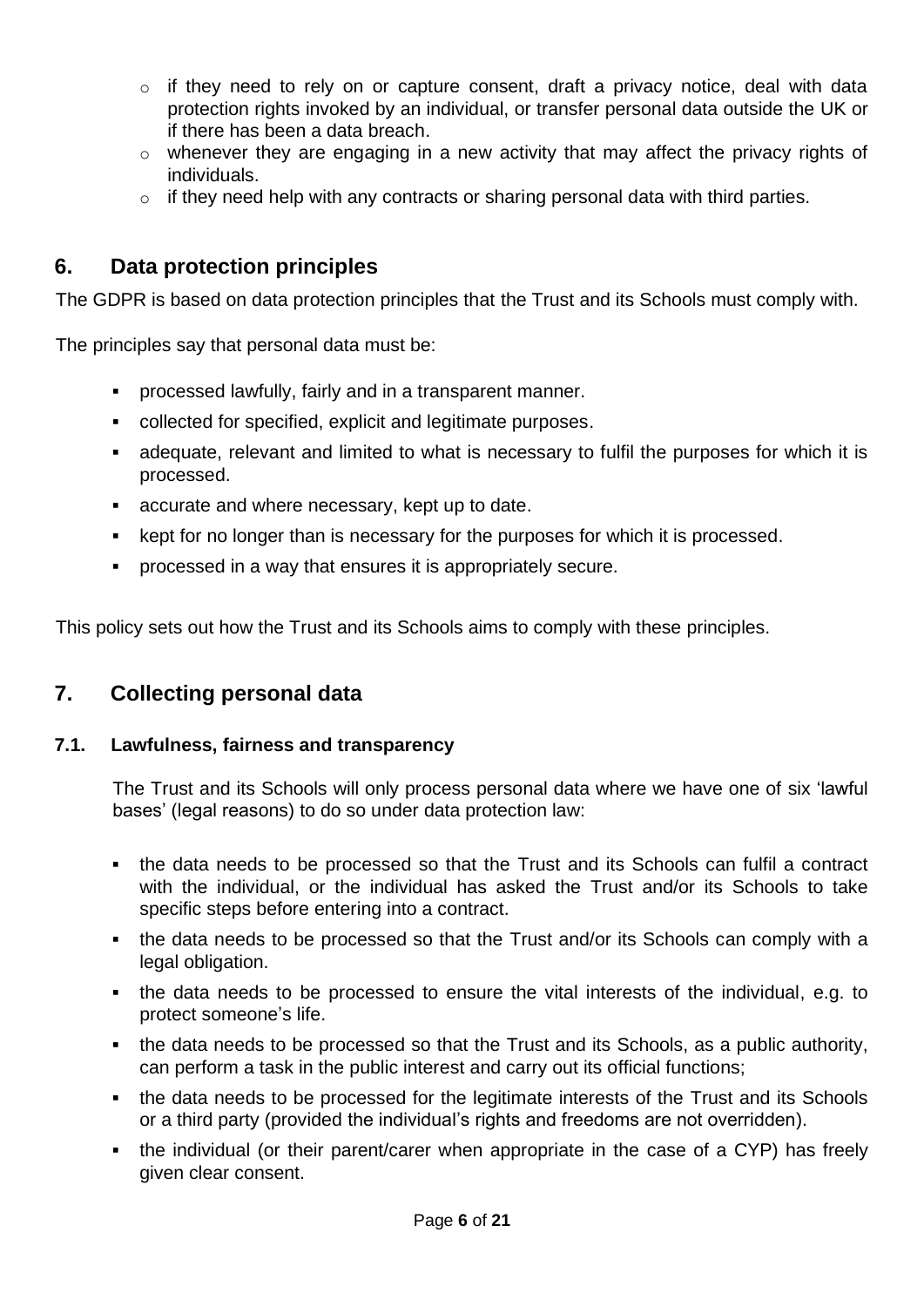For special categories of personal data, we will also meet one of the special category conditions for processing which are set out in the GDPR and Data Protection Act 2018.

If we offer online services to CYP, such as classroom apps. and we intend to rely on consent as a basis for processing, we will get parental consent (except for online counselling and preventive services).

If we offer online services to CYP, such as classroom apps. and we intend to rely on consent as a basis for processing, we will get parental consent where the CYP is under 13 (except for online counselling and preventive services).

Whenever we first collect personal data directly from individuals, we will provide them with the relevant information required by data protection law.

## **7.2. Limitation, minimisation and accuracy**

The Trust and its Schools will only collect personal data for specified, explicit and legitimate reasons. We will explain these reasons to the individuals when we first collect their data.

If we want to use personal data for reasons other than those given when we first obtained it, we will inform the individuals concerned before we do so and seek consent where necessary.

Staff must only process personal data where it is necessary in order to do their jobs.

When staff no longer need the personal data they hold, they must ensure it is deleted or anonymised. This will be done in accordance with the [Information and Records](https://irms.org.uk/page/SchoolsToolkit)  [Management Society toolkit for schools.](https://irms.org.uk/page/SchoolsToolkit)

## <span id="page-6-0"></span>**8. Sharing personal data**

The Trust and its Schools will not normally share personal data with anyone else but may do so where:

- **•** there is an issue with a CYP or parent/carer that puts the safety of our staff at risk.
- we need to liaise with other Agencies we will seek consent as necessary before doing this.
- our suppliers or contractors need data to enable us to provide services to our staff and CYP, for example, IT Companies. When doing this, we will:
	- o only appoint suppliers or contractors which can provide sufficient guarantees that they comply with data protection law.
	- o establish a data sharing agreement with the supplier or contractor, either in the contract or as a standalone agreement, to ensure the fair and lawful processing of any personal data we share.
	- o only share data that the supplier or contractor needs to carry out their service, and information necessary to keep them safe while working with us.

The Trust and its Schools will also share personal data with law enforcement and Government bodies where we are legally required to do so, including for:

▪ the prevention or detection of crime and/or fraud.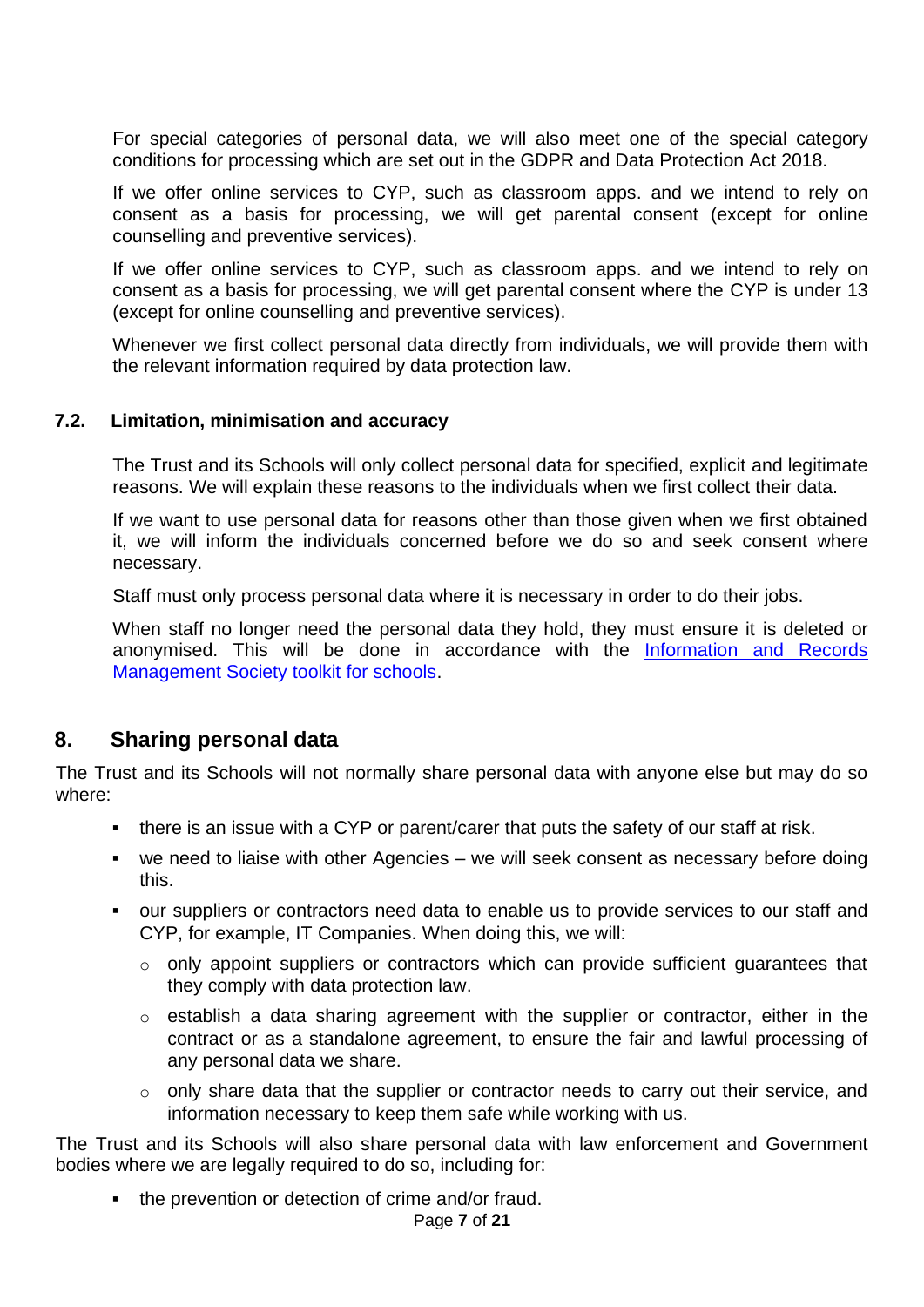- the apprehension or prosecution of offenders.
- the assessment or collection of tax owed to HMRC.
- **•** in connection with legal proceedings.
- where the disclosure is required to satisfy our safeguarding obligations.
- research and statistical purposes, as long as personal data is sufficiently anonymised, or consent has been provided.

The Trust and its Schools may also share personal data with emergency services and Local Authorities, to help them to respond to an emergency that affects any of our CYP or staff.

Where we transfer personal data to a country or territory outside the United Kingdom, we will do so in accordance with data protection law.

## <span id="page-7-0"></span>**9. Subject access requests and other rights of individuals**

## **9.1. Subject access requests**

Individuals have a right to make a 'subject access request' to gain access to personal information that the Trust and its Schools holds about them. This includes:

- confirmation that their personal data is being processed.
- access to a copy of the data.
- the purposes of the data processing.
- the categories of personal data concerned.
- with whom the data has been or will be shared.
- how long the data will be stored for or if this isn't possible, the criteria used to determine this period.
- the source of the data, if not the individual.
- whether any automated decision-making is being applied to their data and what the significance and consequences of this might be for the individual.

## **Subject access requests should include:**

- name of individual.
- correspondence address.
- contact number and email address.
- details of the information requested.

If staff receive a subject access request, they must immediately forward it to the DPO.

#### **9.2. Children and subject access requests**

Personal data about a child belongs to that child and not the child's parents or carers. For a parent or carer to make a subject access request with respect to their child, the child must either be unable to understand their rights and the implications of a subject access request or have given their consent.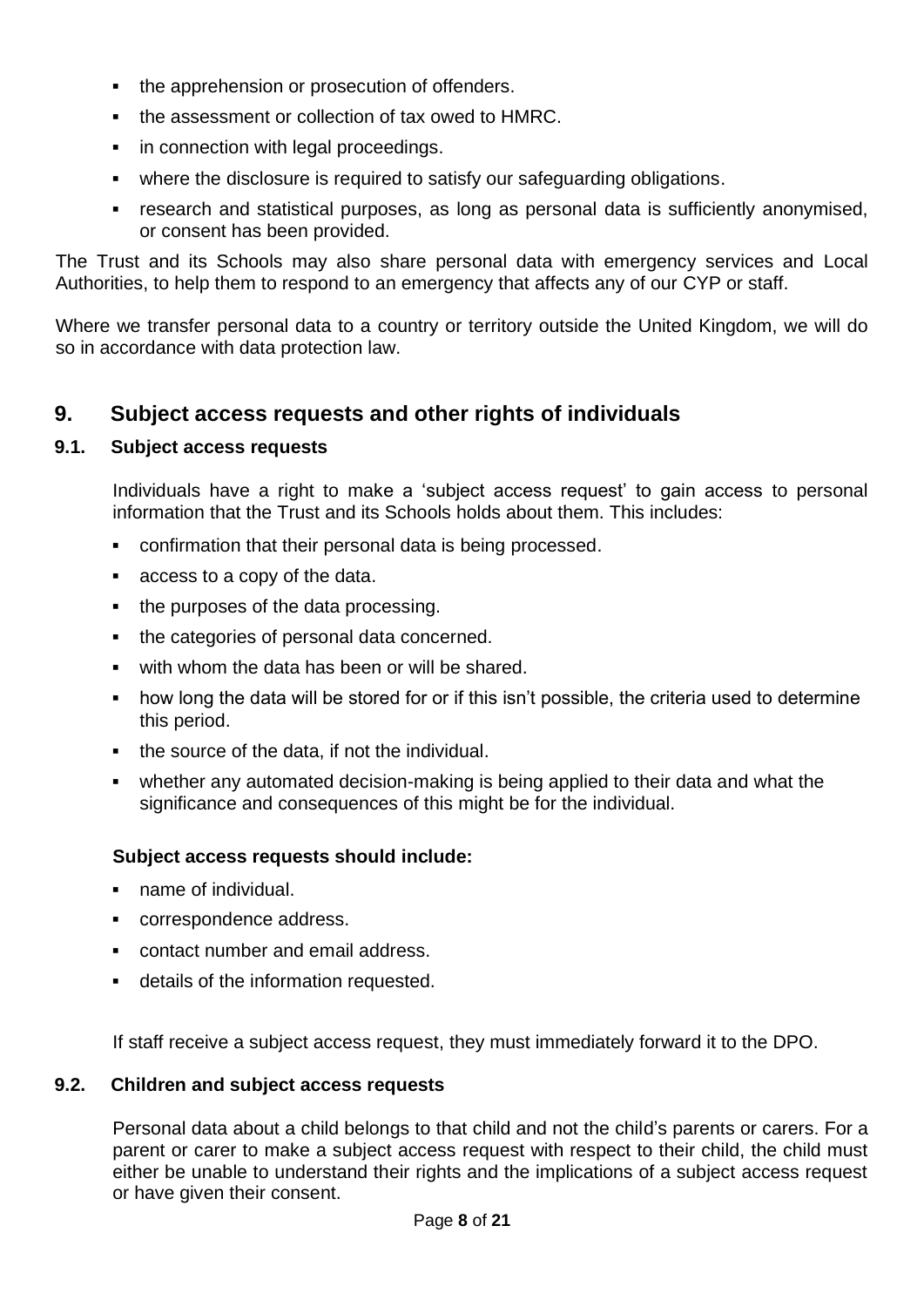## **Primary Schools**

Children below the age of 12 are generally not considered to be sufficiently mature enough to understand their rights and the implications of a subject access request. Therefore, most subject access requests from parents or carers of CYP at our Primary Schools, may be granted without the express permission of the CYP. This is not a rule and a CYP's ability to understand their rights will always be judged on a case-by-case basis.

## **Secondary Schools**

Children aged 12 and above are generally regarded as being sufficiently mature enough to understand their rights and the implications of a subject access request. Therefore, most subject access requests from parents or carers of CYP at our Secondary Schools may not be granted without the express permission of the CYP. This is not a rule and a CYP's ability to understand their rights will always be judged on a case-by-case basis.

## **9.3. Responding to subject access requests**

When responding to requests we:

- will request the individual to provide two forms of identification.
- may contact the individual via telephone to confirm the request was made.
- will respond within one month of receipt of the request.
- will provide the information free of charge.
- may tell the individual we will comply within three months of receipt of the request, where a request is complex or numerous. We will inform the individual of this within one month and explain why the extension is necessary.

The Trust and its Schools will not disclose information if it:

- might cause serious harm to the physical or mental health of the CYP or another individual.
- would reveal that the child is at risk of abuse, where the disclosure of that information would not be in the child's best interests.
- is contained in adoption or parental order records.
- **EXECT** is given to a court in proceedings concerning the child.

If the request is unfounded or excessive, we may refuse to act on it, or charge a reasonable fee which recognises administrative costs.

A request will be deemed to be unfounded or excessive if it is repetitive or asks for further copies of the same information.

When we refuse a request, we will tell the individual why and tell them they have the right to complain to the ICO.

## **9.4. Other data protection rights of the individual**

In addition to the right to make a subject access request (see above) and to receive information when we are collecting their data about how we use and process it, (see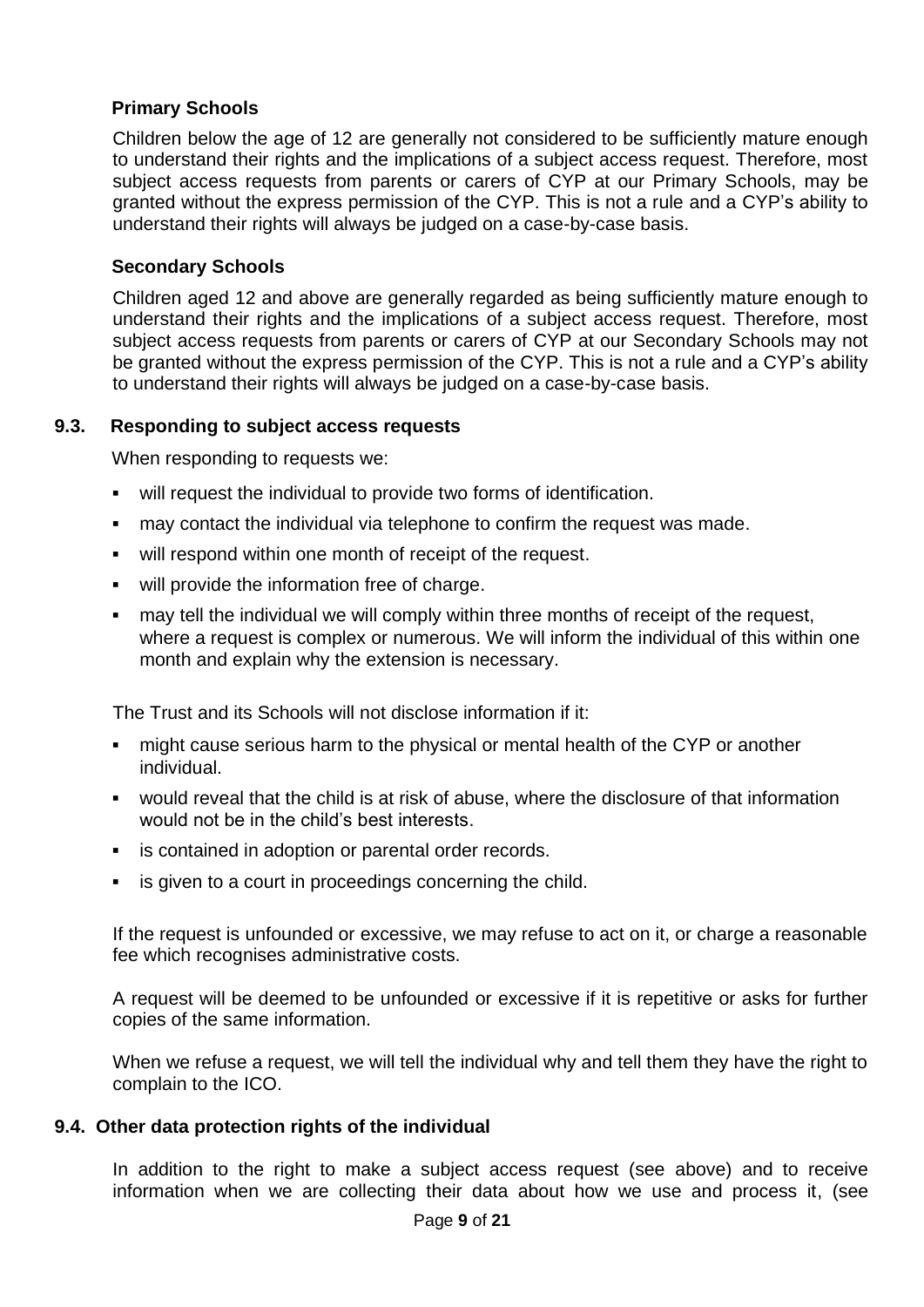section 7), individuals also have the right to:

- withdraw their consent to processing at any time.
- **EXECT** ask us to rectify, erase or restrict processing of their personal data or object to the processing of it (in certain circumstances).
- prevent use of their personal data for direct marketing.
- challenge processing which has been justified on the basis of public interest.
- request a copy of agreements under which their personal data is transferred outside of the United Kingdom.
- object to decisions based solely on automated decision making or profiling (decisions taken with no human involvement, that might negatively affect them).
- prevent processing that is likely to cause damage or distress.
- be notified of a data breach in certain circumstances.
- make a complaint to the ICO.
- ask for their personal data to be transferred to a third party in a structured, commonly used and machine-readable format (in certain circumstances).

Individuals should submit any request to exercise these rights to the DPO. If staff receive such a request, they must immediately forward it to the DPO.

## <span id="page-9-0"></span>**10. Parental requests to see the educational record**

Parents or those with parental responsibility, have a legal right to free access to their child's educational record (which includes most information about a CYP) within 15 school days of receipt of a written request.

# <span id="page-9-1"></span>**11. Biometric recognition systems**

Where the Trust and its Schools use CYP's biometric data as part of an automated biometric recognition system (for example, CYP use fingerprints to receive school dinners instead of paying with cash, we will comply with the requirements of the [Protection of Freedoms Act 2012](https://www.legislation.gov.uk/ukpga/2012/9/contents/enacted)

Parents/carers will be notified before any biometric recognition system is put in place or before their child first takes part in it. The Trust and its Schools will get written consent from at least one parent or carer before we take any biometric data from their child and first process it.

Parents/carers and CYP have the right to choose not to use the biometric system(s). We will provide alternative means of accessing the relevant services for those CYP.

Parents/carers and CYP can object to participation in the biometric recognition system(s) or withdraw consent at any time and we will make sure that any relevant data already captured is deleted.

As required by law, if a CYP refuses to participate in, or continue to participate in, the processing of their biometric data, we will not process that data irrespective of any consent given by the CYP's parent(s)/carer(s).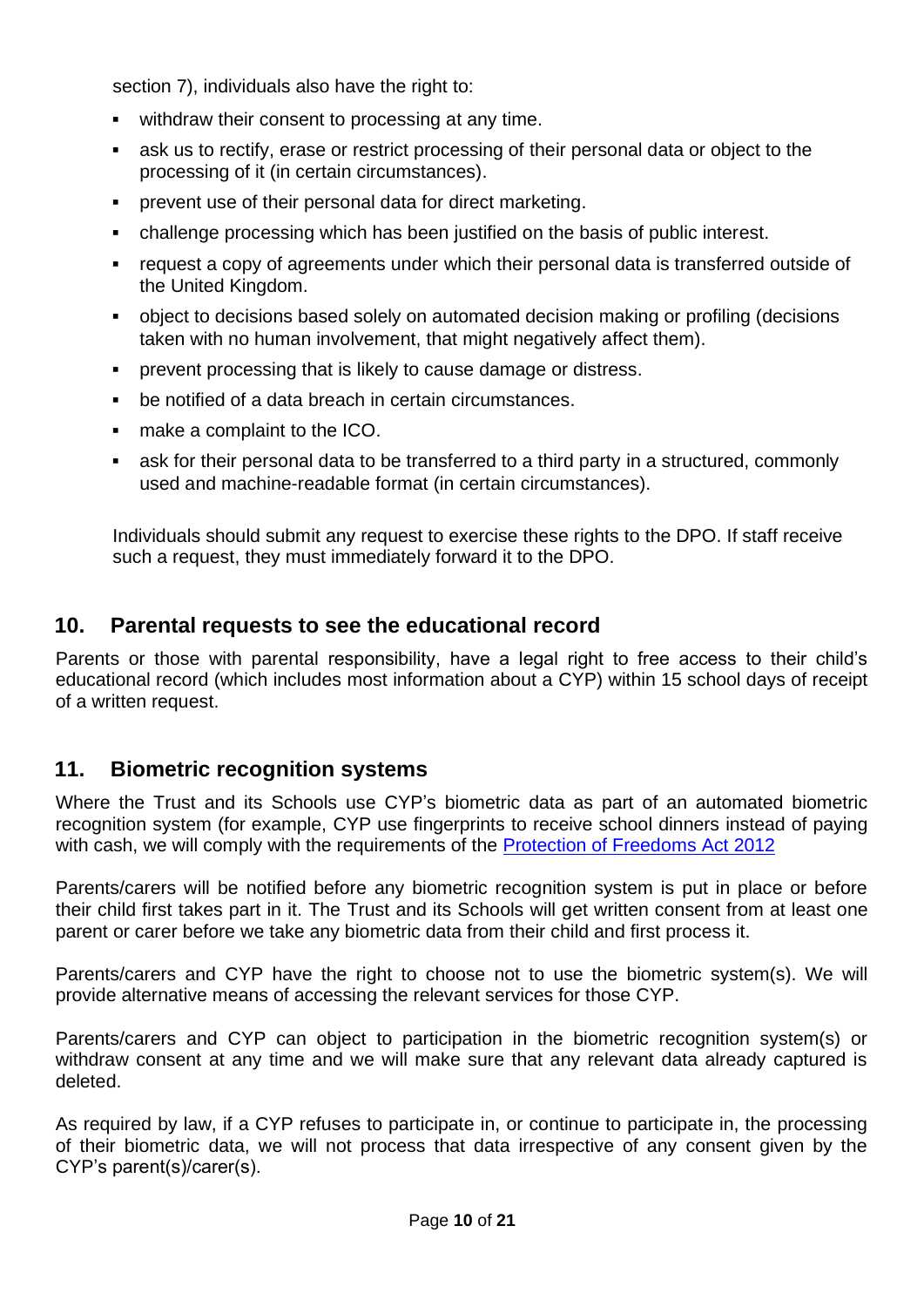Where staff members or other adults use the biometric system(s), we will also obtain their consent before they first take part in it and provide alternative means of accessing the relevant service if they object. Staff and other adults can also withdraw consent at any time and the Academy will delete any relevant data already captured.

# <span id="page-10-0"></span>**12. CCTV**

We use CCTV in various locations around the Trust and its Schools to ensure safety. We will adhere to the ICO's [code of practice](https://ico.org.uk/for-organisations/guide-to-data-protection-1998/encryption/scenarios/cctv/) for the use of CCTV.

The Trust and its Schools do not need to ask individuals' permission to use CCTV, but we make it clear where individuals are being recorded. Security cameras are clearly visible and accompanied by prominent signs explaining that CCTV is in use.

Any enquiries about the CCTV system should be directed to Howard Prince, [howard.prince@sjt.mmat.co.uk](mailto:howard.prince@sjt.mmat.co.uk)

## <span id="page-10-1"></span>**13. Photographs and videos**

As part of our normal school activities, we may take photographs and record images of individuals within our Trust and its Schools.

## **Primary Schools**

The Trust's Primary Schools will obtain written consent from parents/carers for photographs and videos to be taken of their child for communication, marketing and promotional materials. We will clearly explain how the photograph and/or video will be used to both the parent/carer and CYP.

## **Secondary Academies**

The Trust's Secondary Schools will obtain written consent from parents/carers, or CYP aged 18 and over, for photographs and videos to be taken of CYP for communication, marketing and promotional materials.

Where we need parental consent, we will clearly explain how the photograph and/or video will be used to both the parent/carer and CYP. Where we do not need parental consent, we will clearly explain to the CYP how the photograph and/or video will be used.

Uses may include:

- **EXECT** within the Trust on notice boards and in school magazines, brochures, newsletters, etc.
- outside of the Trust by external agencies such as the school photographer, newspapers, marketing campaigns.
- online on our Trust website or social media pages.

Consent can be refused or withdrawn at any time. If consent is withdrawn, we will delete the photograph or video and not distribute it further.

When using photographs and videos in this way we will not accompany them with any other personal information about the child, to ensure they cannot be identified.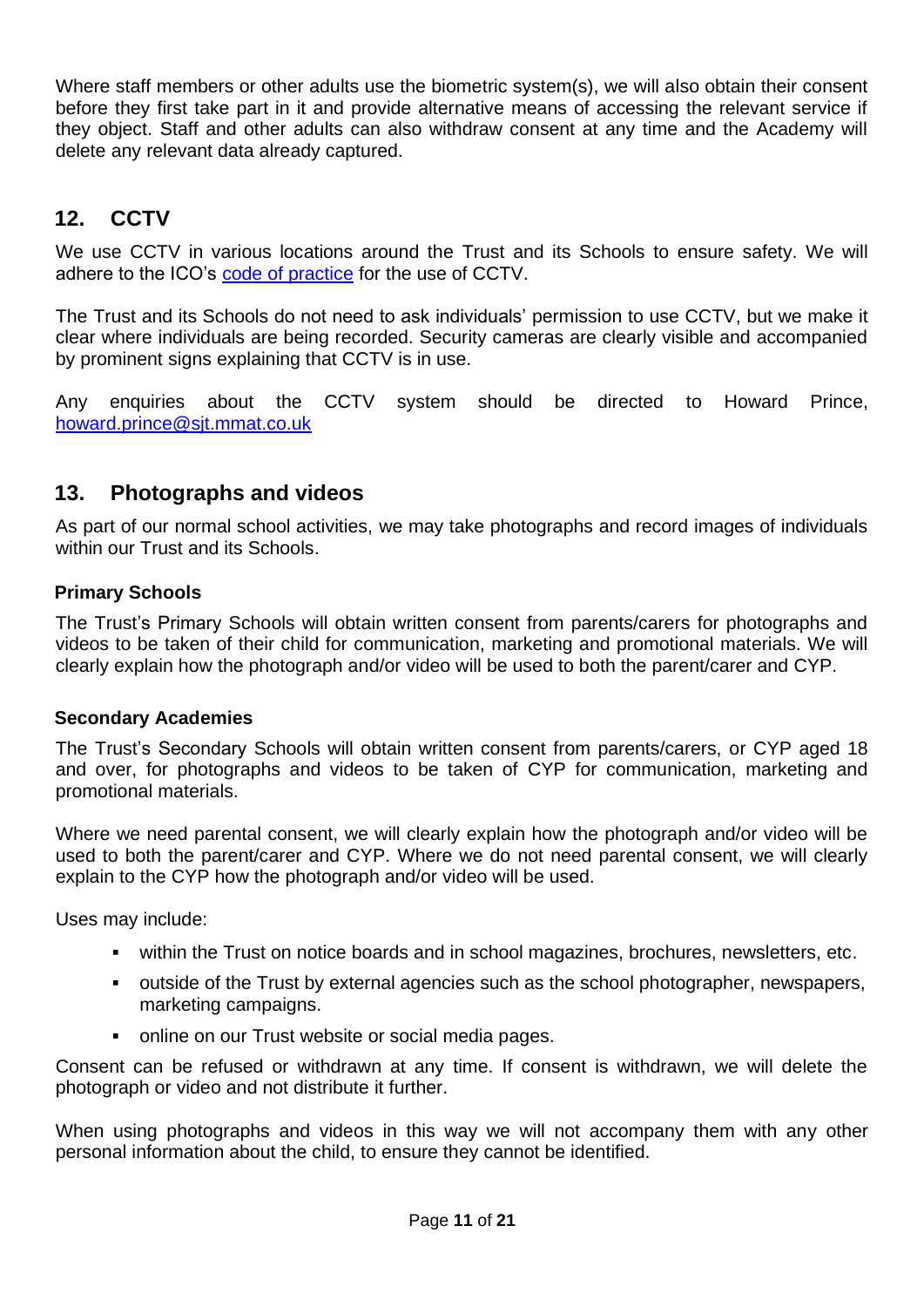# <span id="page-11-0"></span>**14. Data protection by design and default**

The Trust and its Schools will put measures in place to show that we have integrated data protection into all of our data processing activities, including:

- appointing a suitably qualified DPO and ensuring they have the necessary resources to fulfil their duties and maintain their expert knowledge.
- only processing personal data that is necessary for each specific purpose of processing, and always in line with the data protection principles set out in relevant data protection law (see section 6).
- completing privacy impact assessments where the Trust and its Schools process personal data which presents a high risk to rights and freedoms of individuals and when introducing new technologies (the DPO will advise on this process).
- **•** integrating data protection into internal documents including this policy, any related policies and privacy notices.
- regularly training members of staff on data protection law, this policy, any related policies and any other data protection matters; we will also keep a record of attendance.
- regularly conducting reviews and audits to test our privacy measures and make sure we are compliant.
- maintaining records of our processing activities, including:
	- o for the benefit of data subjects, making available the name and contact details of our Trust and DPO and all information we are required to share about how we use and process their personal data (via our privacy notices).
	- o for all personal data that we hold, maintaining an internal record of the type of data, data subject, how and why we are using the data, any third-party recipients, how and why we are storing the data, retention periods and how we are keeping the data secure.

# <span id="page-11-1"></span>**15. Data security and storage of records**

The Trust and its Schools protect personal data and keep it safe from unauthorised or unlawful access, alteration, processing or disclosure, and against accidental or unlawful loss, destruction or damage.

In particular:

- paper-based records and portable electronic devices, such as laptops and hard drives that contain personal data are kept under lock and key when not in use.
- papers containing confidential personal data must not be left on office and classroom desks, on staffroom tables, pinned to notice/display boards, or left anywhere else where there is general access.
- passwords that are at required to be changed on a regular basis are used to access school computers, laptops and other electronic devices.
- **•** encryption software is used to protect all portable devices and removable media, such as laptops and USB devices;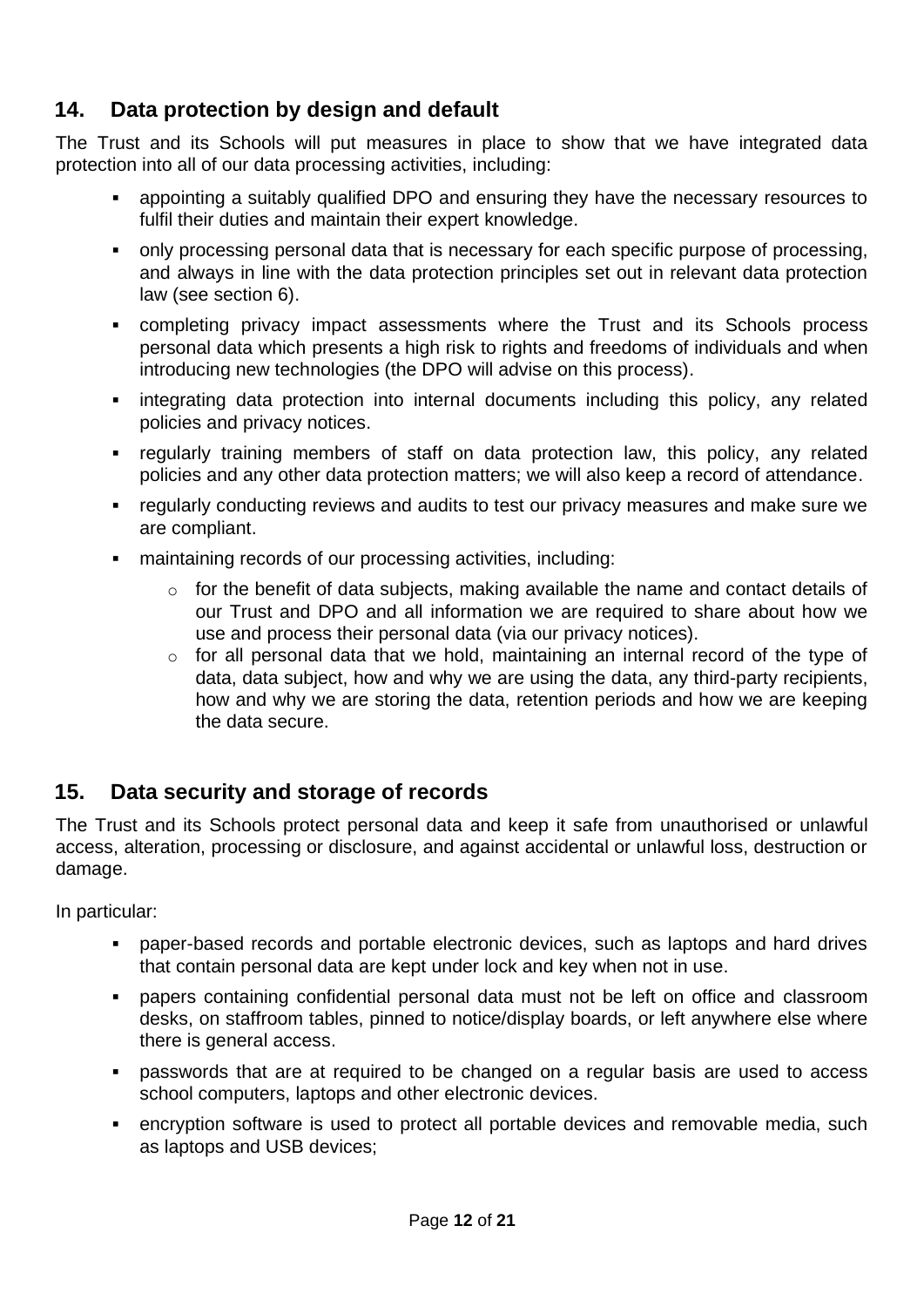▪ where we need to share personal data with a third party, we carry out due diligence and take reasonable steps to ensure it is stored securely and adequately protected (section 8).

# <span id="page-12-0"></span>**16. Disposal of records**

Personal data that is no longer needed will be disposed of securely. Personal data that has become inaccurate or out of date will also be disposed of securely, where we cannot or do not need to rectify or update it.

For example, we will shred or incinerate paper-based records, and overwrite or delete electronic files. We may also use a third party to safely dispose of records on the Trust and its Schools behalf. If we do so, we will require the third party to provide sufficient guarantees that it complies with data protection law.

# <span id="page-12-1"></span>**17. Personal data breaches**

The Trust and its Schools will make all reasonable endeavours to ensure that there are no personal data breaches.

In the unlikely event of a suspected data breach, we will follow the procedure set out in appendix 1. When appropriate, we will report the data breach to the ICO within 72 hours. Such breaches in a school context may include, but are not limited to:

- a non-anonymised dataset being published on the Trust and/or Schools Trust websites which shows the exam results of CYP eligible for the CYP premium.
- **E** safeguarding information being made available to an unauthorised person.
- the theft of a Trust and/or its Schools laptop containing non-encrypted personal data about CYP.

# <span id="page-12-2"></span>**18. Training**

All staff, Trustees and governors are provided with data protection training as part of their induction process.

Data protection will also form part of continuing professional development, where changes to legislation, guidance or the Trust and its Schools processes make it necessary.

## <span id="page-12-3"></span>**19. Monitoring arrangements**

The DPO is responsible for monitoring and reviewing this policy. This policy will be reviewed on an annual basis.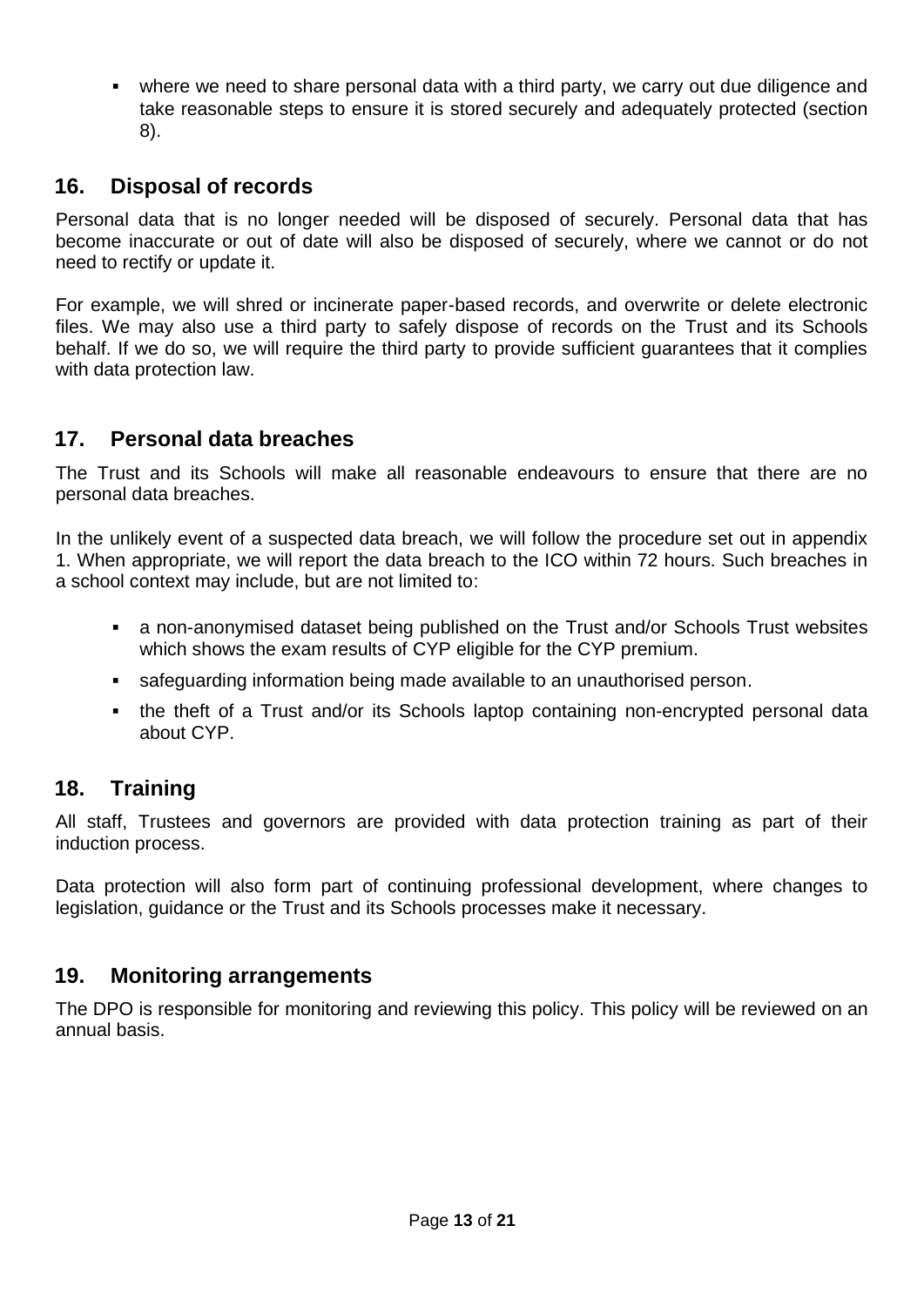# <span id="page-13-0"></span>**20. Appendix 1 Personal Data Breach Procedure**

This procedure is based on [guidance on personal data breaches](https://ico.org.uk/for-organisations/guide-to-data-protection/guide-to-the-general-data-protection-regulation-gdpr/personal-data-breaches/) produced by the ICO.

- On finding or causing a breach, or potential breach, the staff member or data processor must immediately notify the DPO.
- The DPO will investigate the report and determine whether a breach has occurred. To decide, the DPO will consider whether personal data has been accidentally or unlawfully:
	- o Lost, stolen, destroyed or altered.
	- $\circ$  Disclosed or made available where it should not have been to unauthorised

people.

- The DPO will alert the Headteacher/Head of school and/or the Chair of Governors
- The DPO will make all reasonable efforts to contain and minimise the impact of the breach, assisted by relevant staff members or data processors where necessary. (Actions relevant to specific data types are set out at the end of this procedure)
- **•** The DPO will assess the potential consequences, based on how serious they are and how likely they are to happen.
- The DPO will consider whether the breach must be reported to the ICO. This must be judged on a case-by-case basis. To decide, the DPO will consider whether the breach is likely to negatively affect people's rights and freedoms and cause them any physical, material or non-material damage (e.g. emotional distress), including through:
	- o loss of control over their data, discrimination, identify theft or fraud or financial loss.
	- o unauthorised reversal of pseudonymisation (for example, key-coding); damage to reputation or loss of confidentiality.
	- $\circ$  any other significant economic or social disadvantage to the individual(s)
		- concerned If it is likely that there will be a risk to people's rights and freedoms, the
		- DPO must notify the ICO.
- The DPO will document the decision (either way) in case it is later challenged by the ICO or an individual affected by the breach. Documented decisions are stored by the DPO.
- Where the ICO must be notified, the DPO will do this via the "report a breach" page of [the ICO](https://ico.org.uk/for-organisations/report-a-breach/) website
- within 72 hours. As required, the DPO will set out:
	- $\circ$  a description of the nature of the personal data breach including, where possible:
		- **the categories and approximate number of individuals concerned.**
		- **the categories and approximate number of personal data records concerned.**
	- o the name and contact details of the DPO.
	- $\circ$  a description of the likely consequences of the personal data breach, a description of the measures that have been or will be taken, to deal with the breach and mitigate any possible adverse effects on the individual(s) concerned.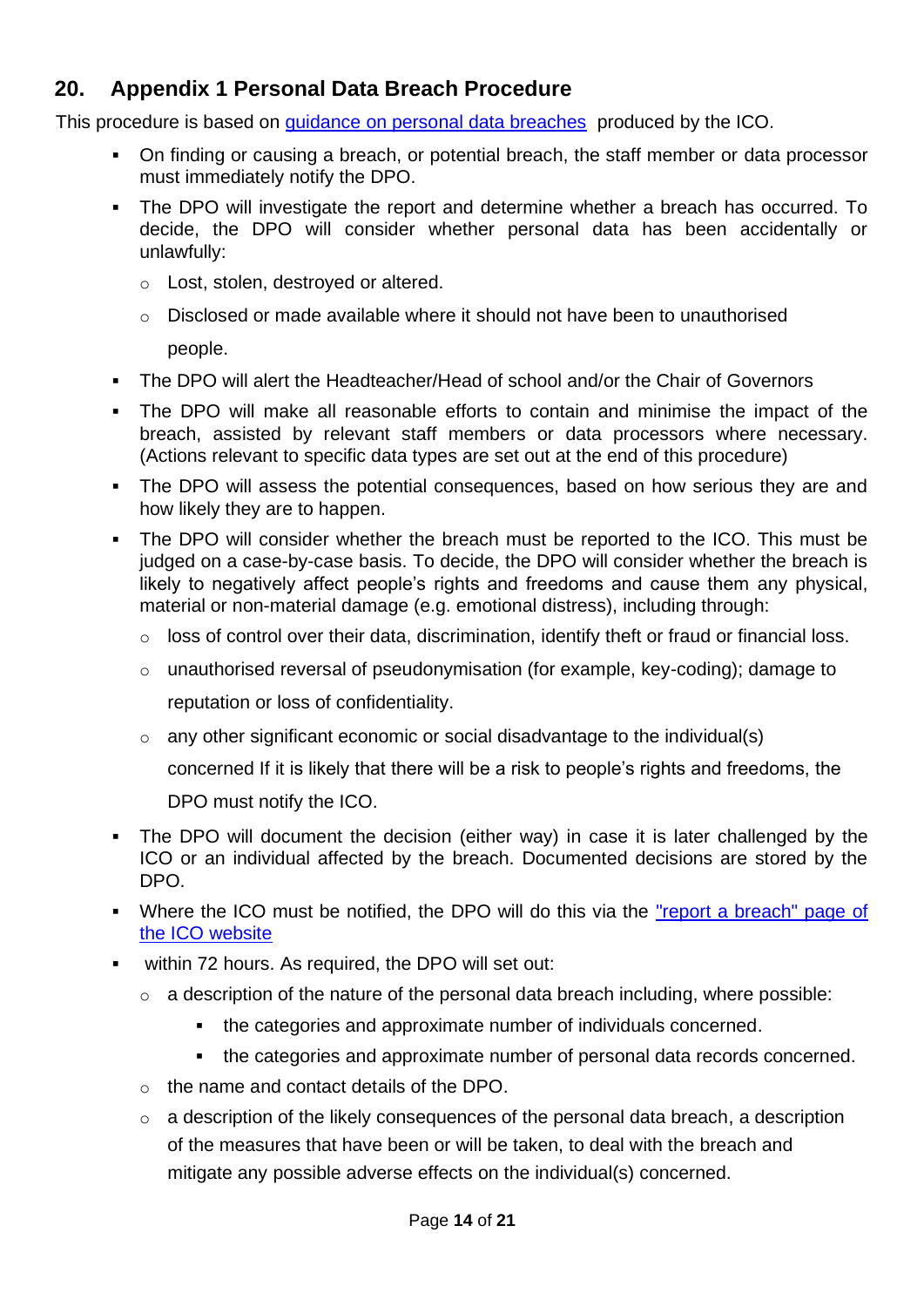- **.** If all the above details are not yet known, the DPO will report as much as they can within 72 hours. The report will explain that there is a delay, the reasons why, and when the DPO expects to have further information. The DPO will submit the remaining information as soon as possible.
- **.** The DPO will also assess the risk to individuals, again based on the severity and likelihood of potential or actual impact. If the risk is high, the DPO will promptly inform, in writing, all individuals whose personal data has been breached. This notification will set out:
	- $\circ$  the name and contact details of the DPO; a description of the likely consequences of the personal data breach, a description of the measures that have been or will be taken to deal with the data breach and mitigate any possible adverse effects on the individual(s) concerned.
- The DPO will notify any relevant third parties who can help mitigate the loss to individuals – for example, the police, insurers, banks or credit card companies.
- The DPO will document each breach, irrespective of whether it is reported to the ICO. For each breach, this record will include the:
	- $\circ$  facts and cause or effects of action taken to contain it and ensure it does not

happen again, (such as establishing more robust processes or providing further

training for individuals) Records of all breaches will be stored by the DPO.

■ The DPO and Headteacher/Head of School will meet to review what happened and how it can be stopped from happening again. This meeting will happen as soon as reasonably possible.

## **Actions to minimise the impact of data breaches**

The Trust and its Schools will take the actions set out below to mitigate the impact of different types of data breach, focusing especially on breaches involving particularly risky or sensitive information. The Trust and its Schools will review the effectiveness of these actions and amend them as necessary after any data breach.

## **Sensitive information being disclosed via email (including safeguarding records)**

- If special category data (sensitive information) is accidentally made available via email to unauthorised individuals, the sender must attempt to recall the email as soon as they become aware of the error.
- **■** Members of staff who receive personal data sent in error must alert the sender and the DPO as soon as they become aware of the error.
- **.** If the sender is unavailable or cannot recall the email for any reason, the DPO will ask the ICT department to recall it.
- In any cases where the recall is unsuccessful, the DPO will contact the relevant
	- unauthorised individuals who received the email, explain that the information was sent in error and request that those individuals delete the information and do not share, publish, save or replicate it in any way.
- **•** The DPO will ensure we receive a written response from all the individuals who received the data, confirming that they have complied with this request.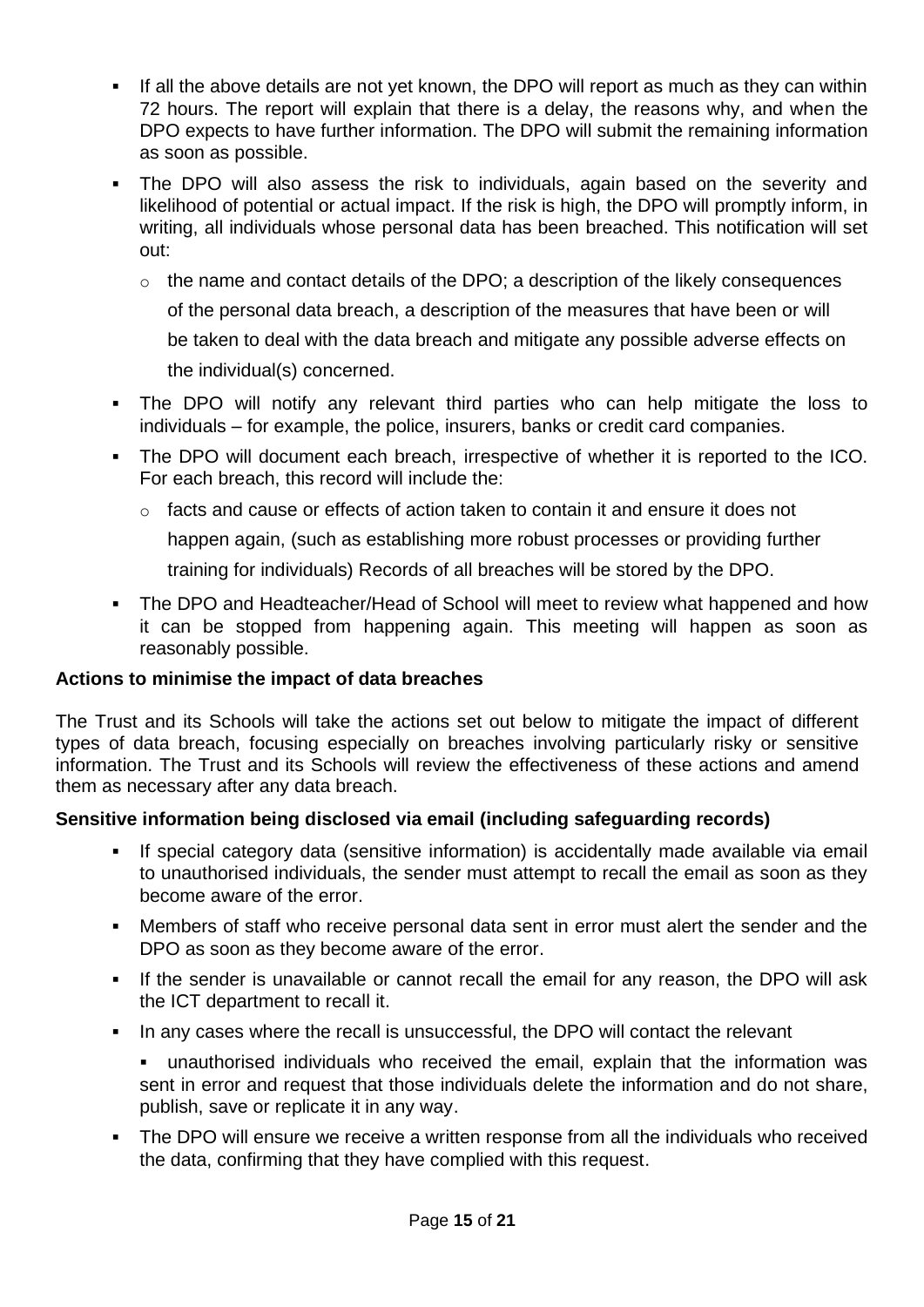• The DPO will carry out an internet search to check that the information has not been made public, if it has, we will contact the publisher/website owner or administrator to request that the information is removed from their website and deleted.

## **Other types of breach could include**

- **details of pupil premium interventions for named children being published on the Trust** or School website.
- **•** non-anonymised CYP exam results or staff pay information being shared with Governors.
- **EXE** a Trust laptop containing non-encrypted sensitive personal data being stolen or hacked.
- the Trusts cashless payment provider being "hacked" and parents' financial details stolen.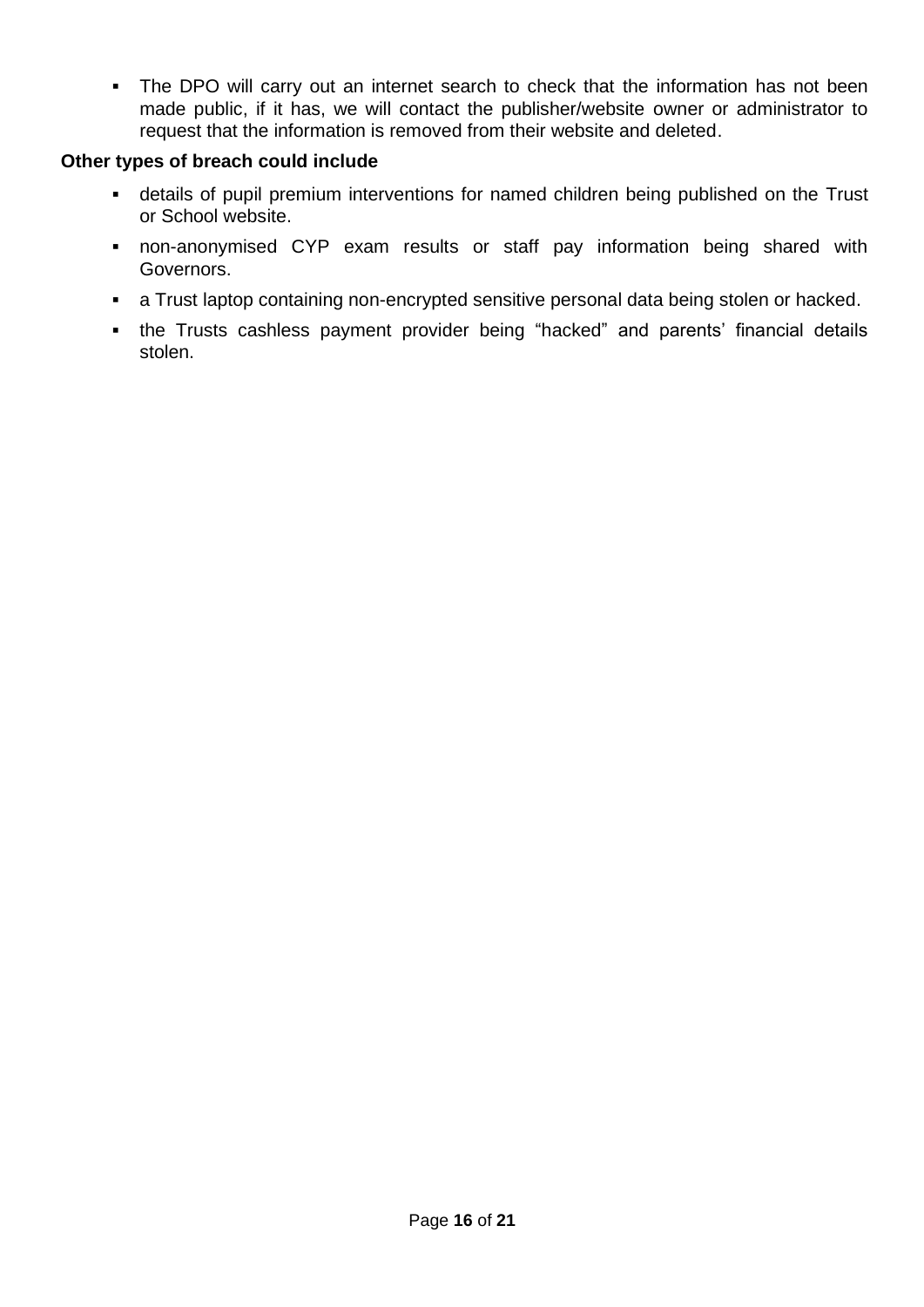# **General Data Protection Regulations Right of Access to Personal Data**

## **SUBJECT ACCESS REQUEST FORM**

## <span id="page-16-0"></span>**Information**

We should respond to your request within one calendar month. Note this can be extended for a further two months if the request is deemed complex. However, this period does not start until:

- a) We are satisfied about your identity
- b) You have provided enough detail to locate the information you are seeking

## **Please complete the following sections of this form providing as much information as possible to help us deal with your request.**

| 1. Provide details of the person about whom the Trust and/or its Schools is holding data (the Data<br>Subject)                         |                                                                     |  |  |  |
|----------------------------------------------------------------------------------------------------------------------------------------|---------------------------------------------------------------------|--|--|--|
| Full Name (Print) 2008 2009 2010 2021 2022 2023 2024 2022 2023 2024 2022 2023 2024 2022 2023 2024 2022 2023 20                         |                                                                     |  |  |  |
| Date of Birth<br><u> 1980 - Johann Barn, mars ann an t-Amhain an t-Amhain an t-Amhain an t-Amhain an t-Amhain an t-Amhain an t-Amh</u> |                                                                     |  |  |  |
| <b>Present Address:</b>                                                                                                                | Previous Address (if less than 3 years at your present<br>address): |  |  |  |
| Post Code:                                                                                                                             | Post Code:                                                          |  |  |  |
|                                                                                                                                        |                                                                     |  |  |  |
| Email address                                                                                                                          |                                                                     |  |  |  |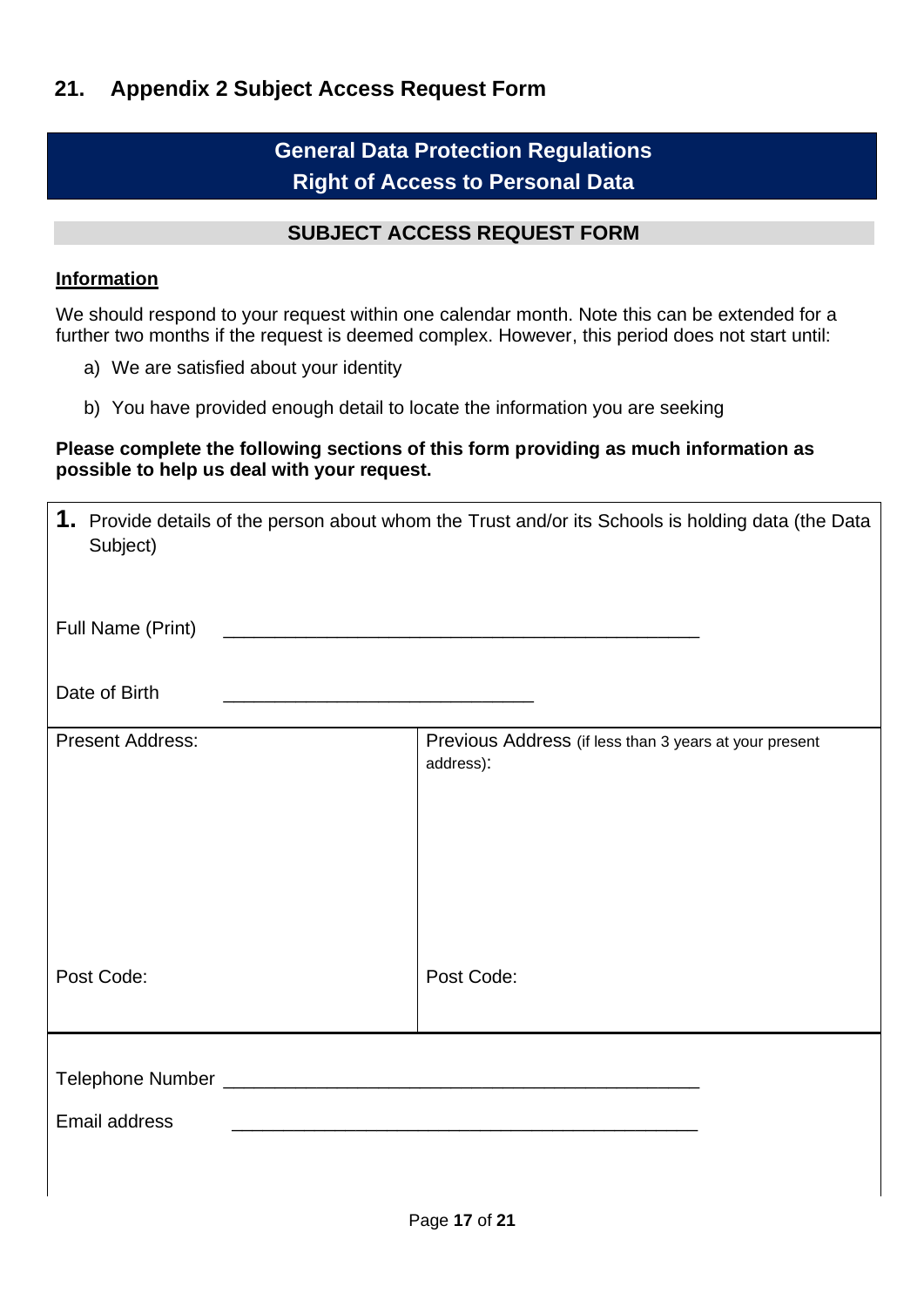**2.** Are you requesting information about yourself (person referred to in question 1)? If **YES**, then go to question 3. If **NO** please complete the following:

Full Name (Print

Present Address

Post Code

Telephone number

Email address

Relationship with data subject and brief explanation as to why you are requesting this information rather than the data subject:

\_\_\_\_\_\_\_\_\_\_\_\_\_\_\_\_\_\_\_\_\_\_\_\_\_\_\_\_\_\_\_\_\_\_\_\_\_\_\_\_\_\_\_\_\_\_\_\_\_\_\_\_\_\_\_\_\_\_\_\_\_\_

\_\_\_\_\_\_\_\_\_\_\_\_\_\_\_\_\_\_\_\_\_\_\_\_\_\_\_\_\_\_\_\_\_\_\_\_\_\_\_\_\_\_\_\_\_\_\_\_\_\_\_\_\_\_\_\_\_\_\_\_\_\_

*\*\*If you are acting on behalf of the data subject you will need to enclose their written authority including a signature or other legal documentation (e.g. power of attorney) to confirm this request. You also need to enclose evidence of your identity and that of the data subject (see section 4 for details of acceptable identity)\*\**

**3.** Please provide a clear description of the information that you are requesting, see table below. **If you provide specific details of what information you want, e.g. name of a document relevant to a time period rather than just the whole of your file you may receive a quicker response.**

| Description of Information | School holding<br>this Information | <b>Time Period for</b><br>Information<br>Requested |
|----------------------------|------------------------------------|----------------------------------------------------|
|                            |                                    |                                                    |
|                            |                                    |                                                    |
|                            |                                    |                                                    |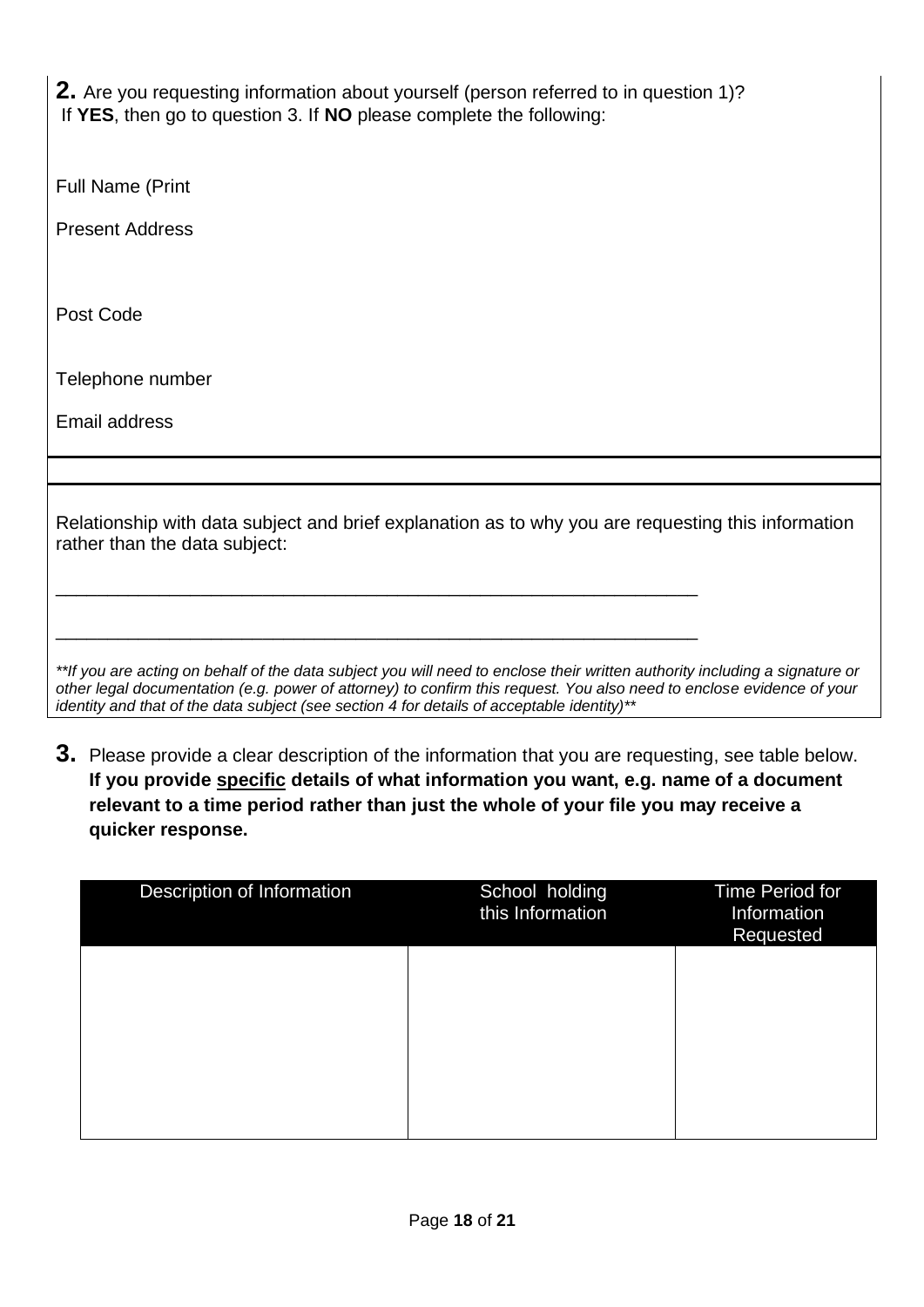4. Please provide **two original documents** as evidence of your identity (one containing a photo). Acceptable types of documents used to verify your identity are detailed below.

| Driving Licence | Passport | National ID Card | Medical Card | <b>Utility Bill</b> |
|-----------------|----------|------------------|--------------|---------------------|
|                 |          |                  |              |                     |

You may wish to send your documents by special or recorded delivery. Your proof of identity will be returned to you securely after verification.

5. All information in respect to your request will be sent to you via secure email unless alternative arrangements are made. We may require further evidence of your identity if you collect your information from School premises.

## **Declaration**

To be completed by all applicants. Please note that any attempt to mislead the The Marches Academy Trust and its Schools may lead to prosecution.

I (insert name)

certify that the information given on this application form and any attachments therein to The Marches Academy Trust and/or its Schools is accurate and true.

I understand that it is necessary for The Marches Academy Trust and/or its Schools to confirm my identity and it may be necessary to obtain more information, in order to locate the requested information.

\_\_\_\_\_\_\_\_\_\_\_\_\_\_\_\_\_\_\_\_\_\_\_\_\_\_\_\_\_\_\_\_\_\_\_\_\_\_\_\_\_\_\_\_\_\_

Signature \_\_\_\_\_\_\_\_\_\_\_\_\_\_\_\_\_\_\_\_\_\_\_\_\_\_\_\_\_\_\_\_\_\_\_\_\_\_\_\_\_\_\_\_\_\_

Date \_\_\_\_\_\_\_\_\_\_\_\_\_\_\_\_\_\_\_\_\_\_\_\_\_\_\_\_\_\_\_\_\_\_\_\_\_\_\_\_\_\_\_\_\_\_

## **Return of the Form**

If you are either posting your documents or hand delivering them then our address is detailed below:

For the Attention of the Data Protection Officer Howard Prince Marches Academy Trust Sir John Talbot's School Prees Road **Whitchurch** SY13 2BY Our email address is: [howard.prince@sjt.mmat.co.uk](mailto:howard.prince@sjt.mmat.co.uk)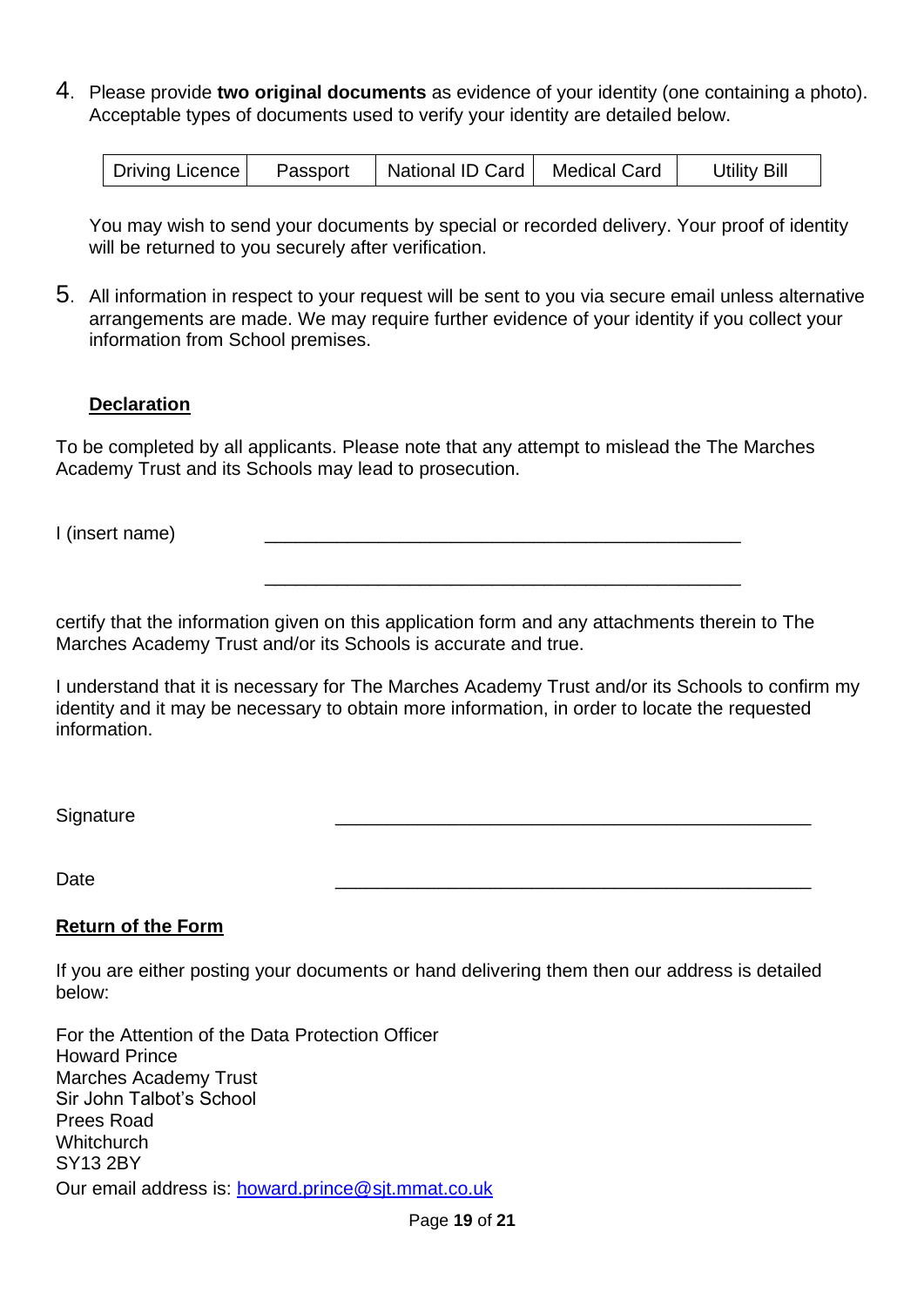## **How we will send you the information you have requested**

We want you to receive the information you have requested in the most convenient way for you.

However, we do have an obligation under the General Data Protection Regulations to provide you with the information you have requested in the most secure way possible.

We believe the most secure way to provide you with the information is either:

- For you to collect the documentation in person from our offices
- For us to email you the information securely/encrypted

We can post your information to you but there are risks attached to providing you with your information using this method, eg your information may be lost by the delivery service or delivered to the wrong address.

## **Please confirm you are happy to receive your information by secure email by ticking the box below and confirming the email address that your information should be sent to:**

| <b>Tick Box</b> |  |  | Email address |  |
|-----------------|--|--|---------------|--|
|-----------------|--|--|---------------|--|

Alternatively, if you prefer any of the other methods below please indicate which by ticking ONE of the boxes below:

| Collection in person       | CD or Paper Copy (please circle your choice) |
|----------------------------|----------------------------------------------|
|                            |                                              |
| By Post (special delivery) | CD or Paper Copy (please circle your choice) |